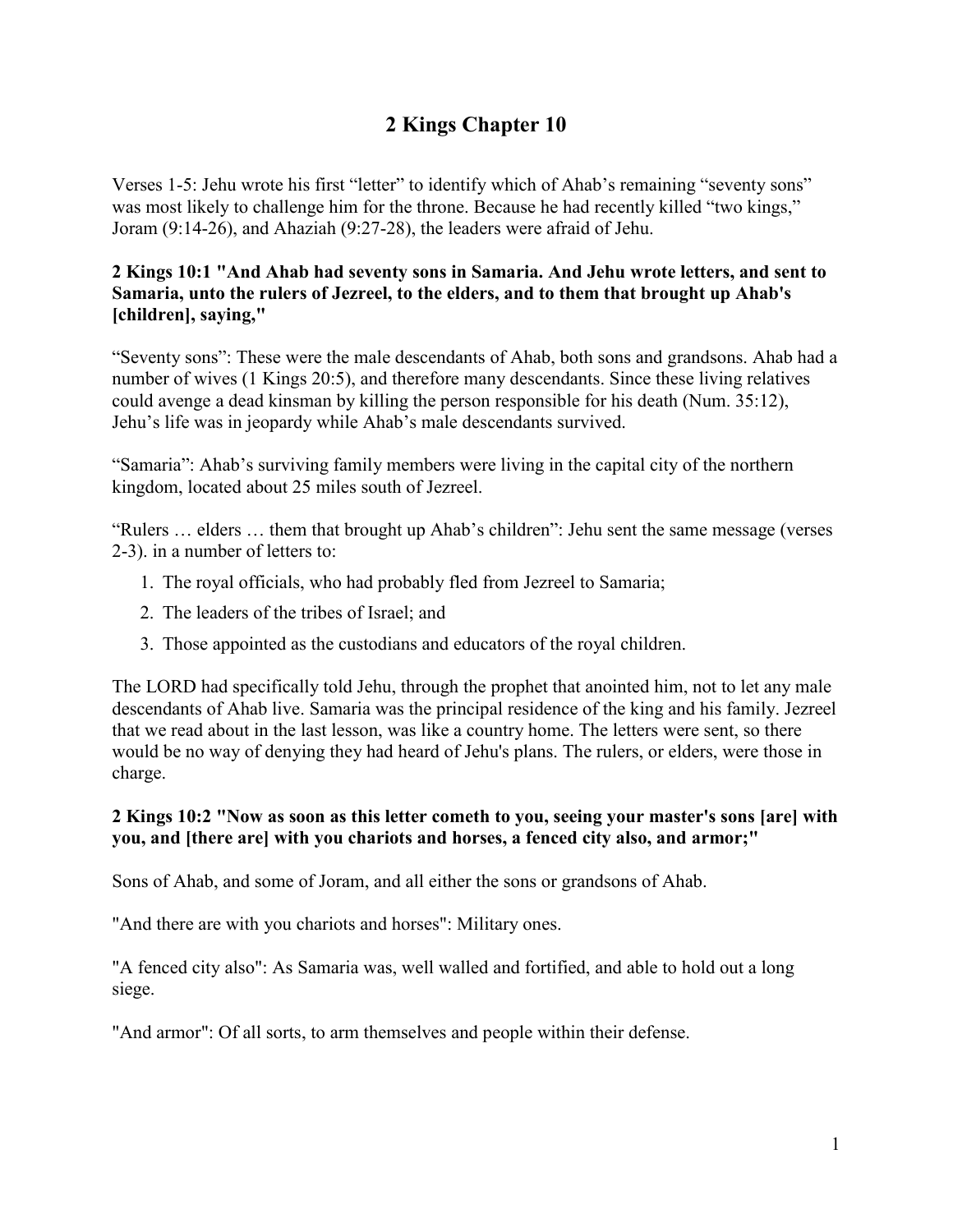Samaria was the best fortified city, because it was the capital city. Many of the sons of Joram, and the male descendants of Ahab, would be there too. Jehu reminds them, that they have chariots and horses and items of war.

# **2 Kings 10:3 "Look even out the best and meetest of your master's sons, and set [him] on his father's throne, and fight for your master's house."**

"Fight for your master's house": Realizing potential conflict existed between himself and Ahab's family, Jehu was demanding that Ahab's appointed officials either fight to continue the royal line of Ahab or select a new king from Ahab's descendants who would fight Jehu in battle to decide which family would rule Israel (1 Sam. 17:8-9; 2 Sam. 2:9).

Jehu gives them warning, that he is going to take the throne. He is giving them an opportunity to prepare to fight against him, and keep the kingdom for themselves. Joram had sons, and perhaps, one of them would be strong, brave, and could lead them in battle.

# **2 Kings 10:4 "But they were exceedingly afraid, and said, Behold, two kings stood not before him: how then shall we stand?"**

They were intimidated at once; for they saw the purport of those letters, that should they attempt anything of this kind, he would come upon them with his forces.

"And said, behold, two kings stood not before him": The kings of Israel and Judah, Joram and Ahaziah; but they were unarmed, and therefore how should they stand before an armed body of men Jehu had with him? This shows the fear of fright of these men to make use of such an argument as this.

"How then shall we stand? that is, before Jehu; but they were in much better circumstances than the two kings, as they are truly represented in (2 Kings 10:2).

It appears they were afraid, because Jehu had killed Ahaziah and Joram. They had not been in the army and they feared they would not be able to fight, and keep what they had. They had given up, even before they began. Fear gripped them.

## **2 Kings 10:5 "And he that [was] over the house, and he that [was] over the city, the elders also, and the bringers up [of the children], sent to Jehu, saying, We [are] thy servants, and will do all that thou shalt bid us; we will not make any king: do thou [that which is] good in thine eyes."**

"He that was over the house … city": These two officials were the palace administrator and the city governor probably the commander of the city's fighting force.

"We are thy servants": These officials and leaders transferred their allegiance from the house of Omri to Jehu.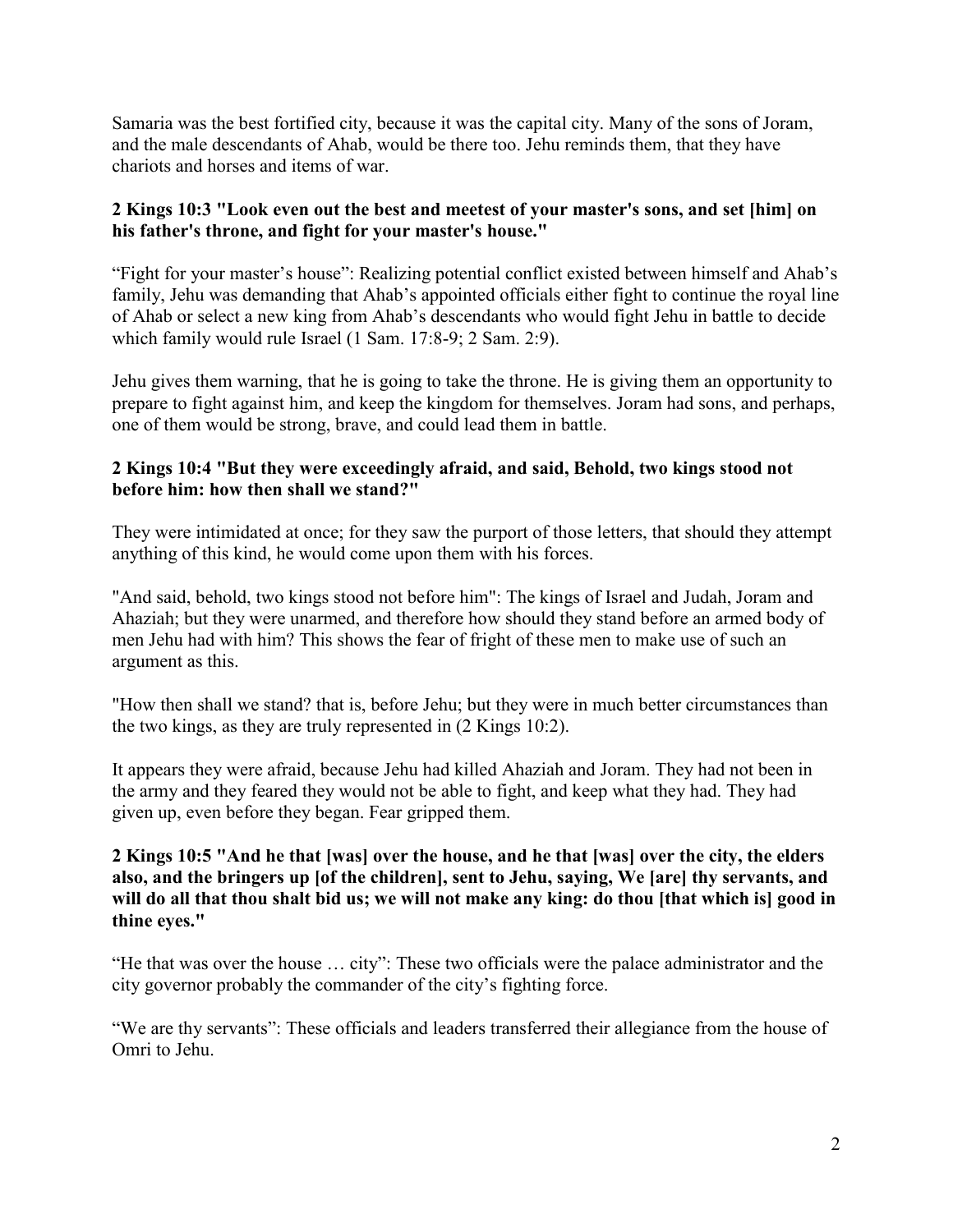The letters that Jehu had sent, had caused the people to decide exactly what they would do. It appeared, the elders and the city officials had decided to serve Jehu, instead of fight. They will not try to crown another king. They were willing for Jehu to be king. In every sense, they had surrendered.

## **2 Kings 10:6 "Then he wrote a letter the second time to them, saying, If ye [be] mine, and [if] ye will hearken unto my voice, take ye the heads of the men your master's sons, and come to me to Jezreel by tomorrow this time. Now the king's sons, [being] seventy persons, [were] with the great men of the city, which brought them up."**

Jehu's "second letter" asked others to kill for him. Killing the descendants of the previous dynasty was a common practice. Often the new king would "take ye the heads" of their rival to intimidate the citizenry and discourage rebellion.

"The ye the heads of the men": As a tangible sign of their surrender, Jehu required the officials to decapitate all of Ahab's male descendants and bring their heads to Jehu at Jezreel by the next day.

Jehu tested their loyalty to him. He says, if they were really willing to be his servant, they must show it by killing the 70 male descendants of Ahab and bringing their heads to him. He will remain at Jezreel. This had to be difficult for the men to do, but they knew they would all die, if they did not do this.

Verses 7-11: The killing of Ahab's household was sanctioned (10:10, 17), but Jehu overstepped the bounds of God's judgment in killing "his great men, and his kinsfolks, and his priests". He used his God-given power to meet his own selfish desires (10:31).

# **2 Kings 10:7 "And it came to pass, when the letter came to them, that they took the king's sons, and slew seventy persons, and put their heads in baskets, and sent him [them] to Jezreel."**

"Heads in baskets": Out of fear, the officials obeyed Jehu by decapitating Ahab's male descendants. However, they did not personally go to Jehu in Jezreel, probably fearing that a similar fate would await them.

They probably killed them privately and put the heads in baskets to get them out of town without too much local notice. They sent them to Jehu at Jezreel.

**2 Kings 10:8 "And there came a messenger, and told him, saying, They have brought the heads of the king's sons. And he said, Lay ye them in two heaps at the entering in of the gate until the morning."**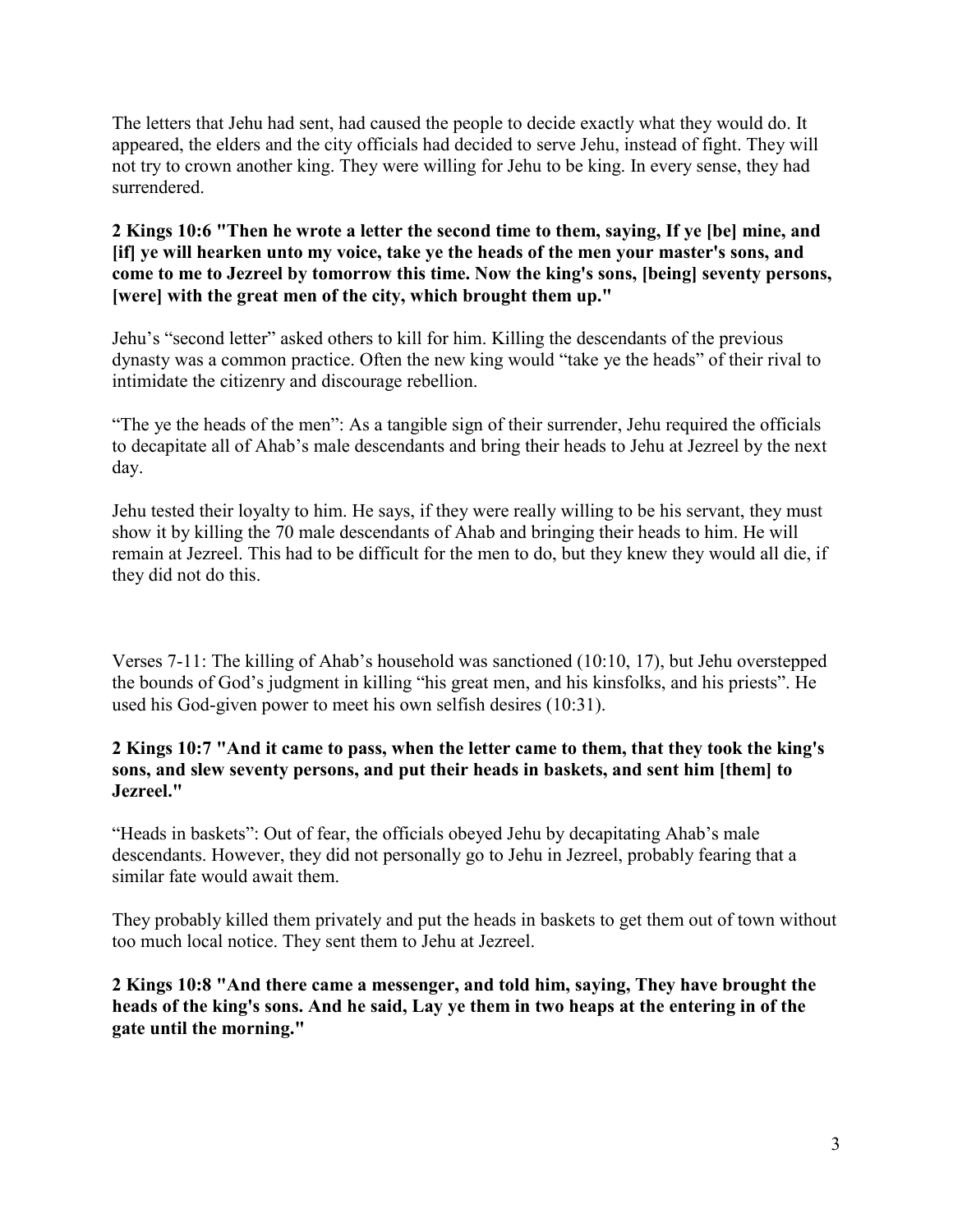"Two heaps": The practice of piling the heads of conquered subjects at the city gate was common in the ancient Near East, especially by the Assyrians. The practice was designed to dissuade rebellion.

Such grisly deeds were often practiced in the ancient Near East.

The heads were put on display, so all might see. Everyone who entered the gates, saw the heads of the princes.

Verses 9-11: Jehu's edict was calculated to remove all opposition to his kingship. He assured the officials in Samaria that they were only carrying out God's known will in accordance with the prophecies of "Elijah" (1 Kings 19:17).

# **2 Kings 10:9 "And it came to pass in the morning, that he went out, and stood, and said to all the people, Ye [be] righteous: behold, I conspired against my master, and slew him: but who slew all these?"**

"Conspired … slew": Jehu is referring to his murder of Joram (verses 14-24).

This speech to the people was to stop the talk that was generally whispered around about the new king. They thought Jehu conspired against his master, Joram. In a sense, he did just that. We must remember that the LORD anointed him king, and told him to rid Israel of the descendants of Ahab. He did kill Joram and Ahaziah, but their own people killed the seventy, whose heads were on display there in the street.

# **2 Kings 10:10 "Know now that there shall fall unto the earth nothing of the word of the LORD, which the LORD spake concerning the house of Ahab: for the LORD hath done [that] which he spake by his servant Elijah."**

"Word of the LORD": God had prophesied through Elijah the destruction of Ahab's house (1 Kings 21:17-24).

Elijah had been told of God of this very thing, before he died. We must continue to remember the evil that Ahab and Jezebel had done. They not only were vicious to people they were involved with, but they were the worst of any of the kings in bringing the worship of Baal to Israel. Every Word the LORD had spoken about the destruction of Ahab's descendants, will be carried out under the rule of Jehu.

# **2 Kings 10:11 "So Jehu slew all that remained of the house of Ahab in Jezreel, and all his great men, and his kinsfolks, and his priests, until he left him none remaining."**

"Jehu slew all": Jehu went beyond God's mandate and executed all of Ahab's officials, a deed for which God later judged Jehu's house (Hosea 1:4).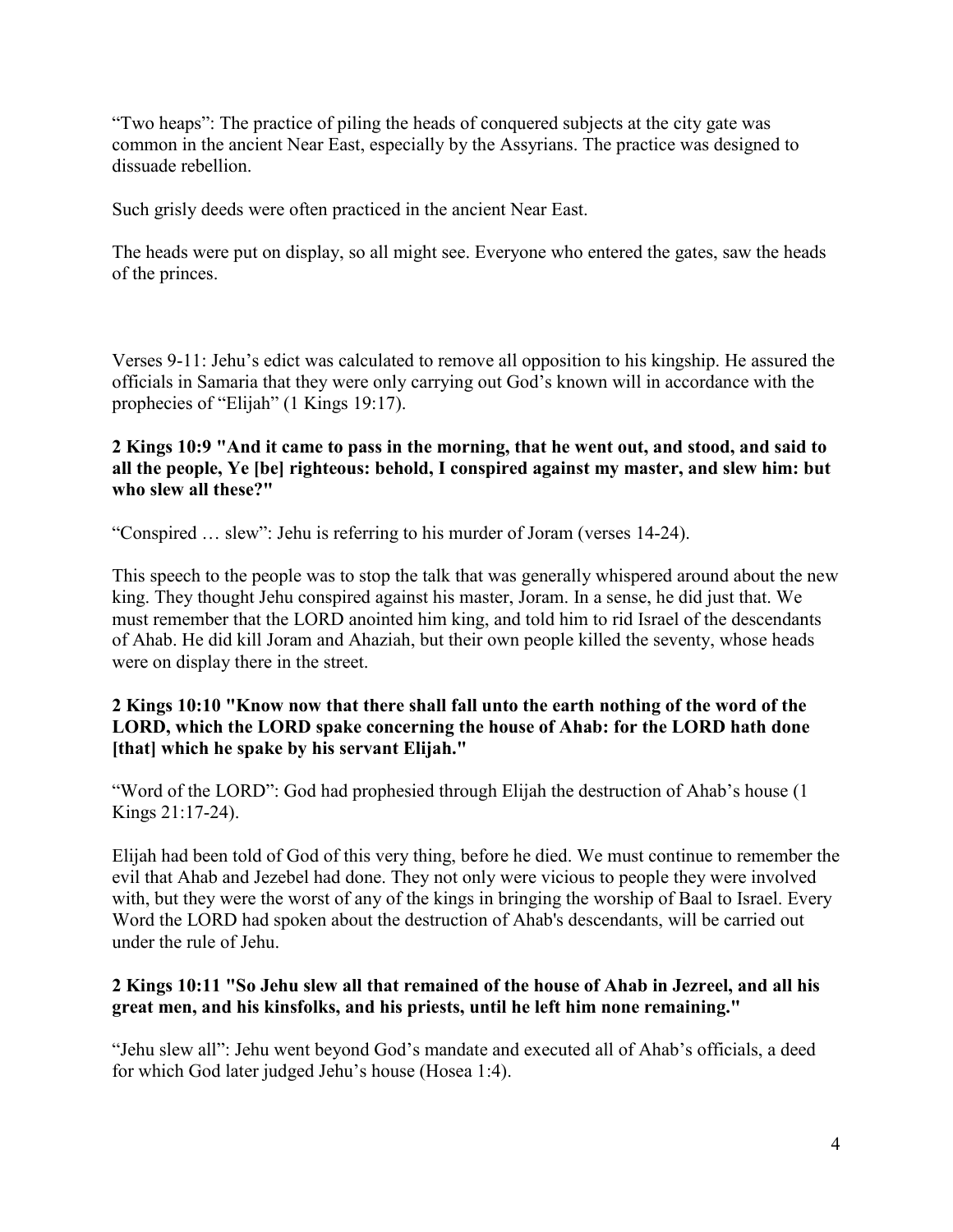We would really be guessing, if we tried to estimate how many people were directly or indirectly, associated with Ahab. We do know from the Scripture above, that every one of them were killed. The priests the Scripture is speaking of, were probably priests of Astarte, who were not killed at Mount Carmel. The land was to be cleansed of the evil of Ahab.

Verses 12-17: Jehu also killed some of Ahaziah's relatives who had come from Judah to see Israel's royal family (presumably the 70 sons of Ahab). The writer offers no motive for the slaughter. Perhaps Jehu attempted to wipe out a potential heir because the house of Ahaziah and the house of Ahab were related (8:16-18), or because of his ongoing effort to eliminate Baal worship (2 Chron. 22:8).

# **2 Kings 10:12 "And he arose and departed, and came to Samaria. [And] as he [was] at the shearing house in the way,"**

To make a clear riddance there of all that belonged to Ahab, as at Jezreel, and abolish idolatry there.

"And as he was at the shearing house in the way": Or, "the house of the binding of the shepherds", who, in shearing their sheep, bind their legs together. The Targum is, "the house of the gathering of the shepherds;'' where they used to meet and converse together. With some it is the proper name of a place, Betheked, a country village between Jezreel and Samaria. Jerom speaks of a village of this name, situated in a large plain, about fifteen miles from a place called Legion. Which village he takes to be this here.

## **2 Kings 10:13 "Jehu met with the brethren of Ahaziah king of Judah, and said, Who [are] ye? And they answered, We [are] the brethren of Ahaziah; and we go down to salute the children of the king and the children of the queen."**

"Relatives of Ahaziah': Since the brothers of Ahaziah, the slain king of Judah (9:27-29), had been previously killed by the Philistines (2 Chron. 21:17), these must have been relatives of Ahaiah in a broader sense, like nephews and cousins.

The size of this group of men indicated that they were not really on a visit, but probably had been sent to help with the problems in Israel. They were not the brothers of Ahaziah, because they were dead. These may be the nephews of Ahaziah. They too, were descendants of Ahab and Jezebel. In fact, it was the children and grandchildren of Ahab and Jezebel that they claim they were coming to see.

# **2 Kings 10:14 "And he said, Take them alive. And they took them alive, and slew them at the pit of the shearing house, [even] two and forty men; neither left he any of them."**

Jehu's bloodbath was also directed at Ahaziah's close relative. Since the two crowns of state had been brought into close relationship during the Third Dynasty of Israel, Jehu intended to eliminate any rival, however remote.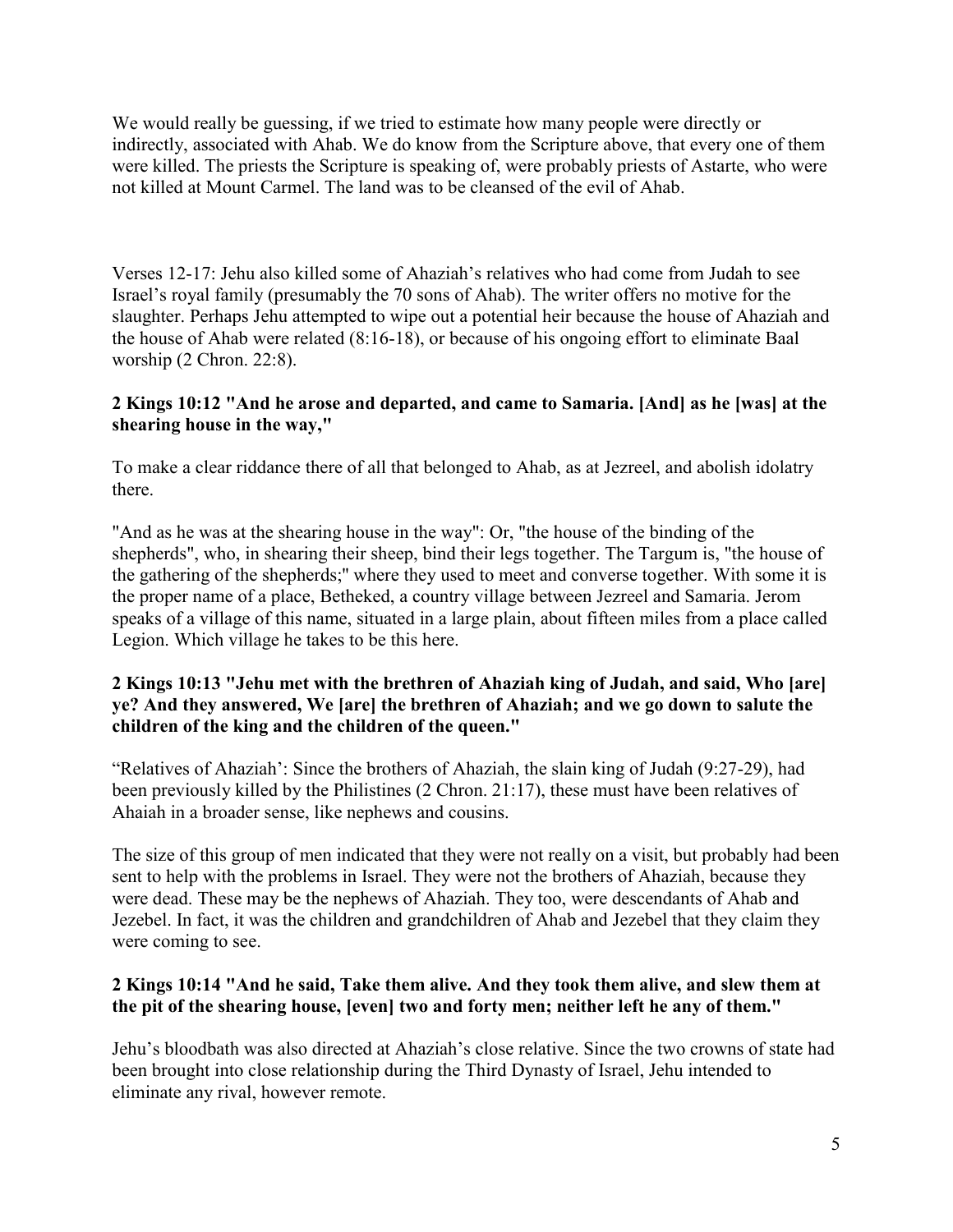This slaughter by Jehu was because these people might have stimulated and strengthened those who were still loyal to the family of Ahab.

He killed them, because they were Ahab's relatives.

## **2 Kings 10:15 "And when he was departed thence, he lighted on Jehonadab the son of Rechab [coming] to meet him: and he saluted him, and said to him, Is thine heart right, as my heart [is] with thy heart? And Jehonadab answered, It is. If it be, give [me] thine hand. And he gave [him] his hand; and he took him up to him into the chariot."**

"Jehonadab the son of Rechab": This man was a faithful follower of the Lord and a strict observer of the Mosaic Law, leading a life of austerity and abstinence. According to (Jer. 35:1- 16), the Rechabites did not plant fields or drink wine. They shook hands, indicating a pledge of support for Jehu from this influential man.

"Jehonadab" was a religious zealot who was the leader of a pious separatist sect of nomads (Jer. 35). Because he was opposed to the great spiritual compromises in Israel, Jehonadab probably hoped that Jehu was likewise a zealous patriot who would also restore true religion in the northern kingdom.

Jehonadab was the great Kenite leader. The descendants of Rechab had bound themselves to abstain from wine, and would always be nomads. It appears, that Jehu knew who he was. He asked him, if he was on his side. It appears, that Jehu had a great respect for Jehonadab, and wanted his approval of removing the Baalites from the land. When he told Jehu that he was on his side, Jehu brought him up to ride in his chariot with him.

# **2 Kings 10:16 "And he said, Come with me, and see my zeal for the LORD. So they made him ride in his chariot."**

In destroying idolaters and idolatry, with an intent to do which he was going to Samaria; this seems to savor very much of vain glory, hypocrisy, and a pharisaical spirit.

"So they made him ride in his chariot": The servants of Jehu by his order opened the chariot door, and assisted Jonadab in getting into it.

## **2 Kings 10:17 "And when he came to Samaria, he slew all that remained unto Ahab in Samaria, till he had destroyed him, according to the saying of the LORD, which he spake to Elijah."**

By this act, Ahab's dynasty was completely ended. The full weight of Elijah's prophecy had come down on the house of "Ahab" (1 Kings 21:21).

All of this killing seems so cruel, but we must remember, that the LORD was removing the worship of Baal from the land. Jehu was just the instrument that the LORD used for this purpose.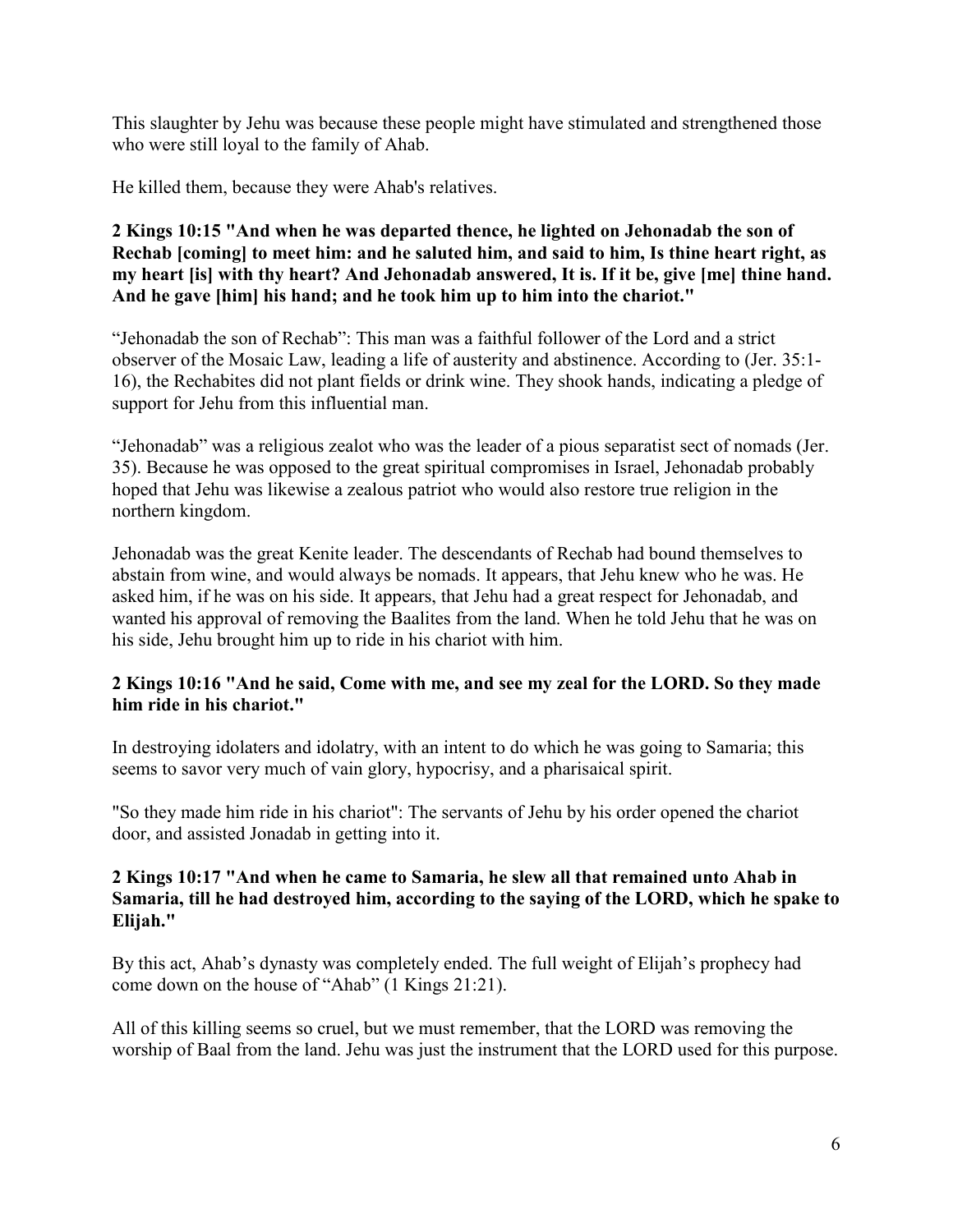Verses 18-29: The "house of Baal was built by Ahab (1 Kings 16:32). What Elijah began (1 Kings 18:40), Jehu finished. However, Jehu's reform was incomplete: he did not turn away from the worship of the "golden calves … at Bethel … in Dan", which were meant to represent Yahweh.

Verses 18-19: "Ahab served Baal a little … Jehu shall serve him much": Though it was in fact a ruse (verse 19), Jehu promised to outdo Ahab's devotion to Baal. The people of Samaria might have thought that Jehu was seeking a military, not a religious, reformation. If so, Jehu was seeking Baal's blessing on his reign as king (verse 20).

## **2 Kings 10:18 "And Jehu gathered all the people together, and said unto them, Ahab served Baal a little; [but] Jehu shall serve him much."**

The people of Samaria, at least the principal of them.

"And said unto them, Ahab served Baal a little, but Jehu shall serve him much": Which some understand as spoken ironically; but the words seem to be spoken with a design to deceive the idolatrous inhabitants of Samaria. Making them to believe that he was hearty in the worship of Baal, and should show a greater respect to it, and more constantly attend it, than Ahab had done. And this he said with a view to draw them to the temple of Baal, and there destroy them, as the sequel shows. And in which he is not to be justified, however good his intention was; for evil is not to be done that good may come.

This really was a lie. He was tricking all of the followers of Baal to reveal who they were so he could kill them.

# **2 Kings 10:19 "Now therefore call unto me all the prophets of Baal, all his servants, and all his priests; let none be wanting: for I have a great sacrifice [to do] to Baal; whosoever shall be wanting, he shall not live. But Jehu did [it] in subtilty, to the intent that he might destroy the worshippers of Baal."**

All that were employed in the several parts of religious worship given him, and in performing any rite and ceremony belonging to it. In invocation of him, and singing praises to him, as the prophets; in offering sacrifices to him, as the priests; or in assisting them in their service, who may be meant by his servants or ministers.

"For I have a great sacrifice to do to Baal": By which, though he might mean a sacrifice of his prophets, priests, servants, and worshippers, he would have it otherwise understood, and his design was to deceive, which cannot be justified.

"Whosoever shall be wanting, he shall not live": But be put to death. This he said, pretending his great zeal for Baal, when his view was by this threatening to get all his worshippers together to destroy them, that none might escape as follows.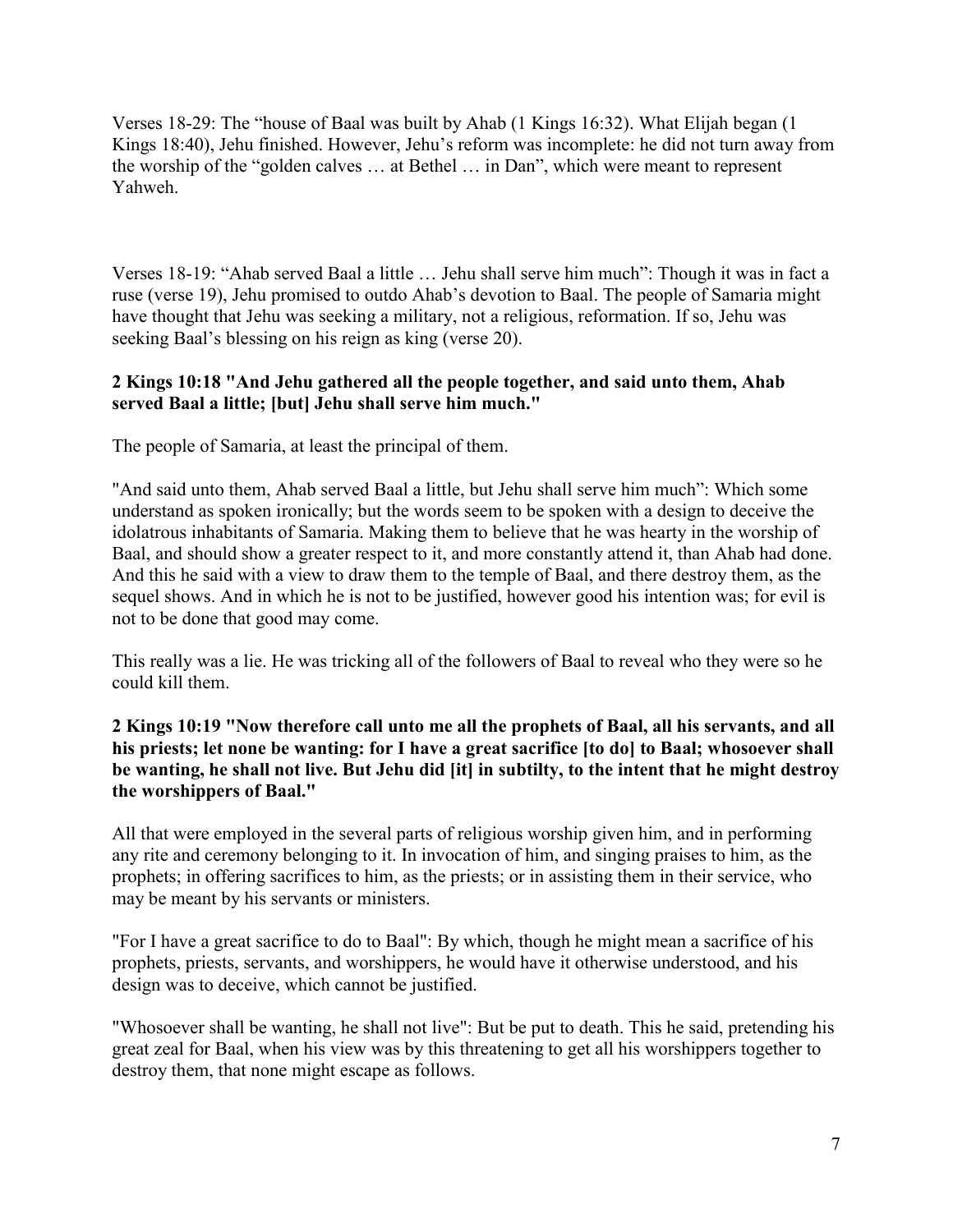"But Jehu did it in subtlety, to the intent that he might destroy the worshippers of Baal": The Targum renders it, "with wisdom"; but Jarchi and Ben Gersom much better, "in deceit". The word signifies trickery, such as Esau charged Jacob with.

This is a clever plot of Jehu to get all of those who worshipped Baal, all of his priests and all of every group that served him, to appear before Jehu.

# **2 Kings 10:20 "And Jehu said, Proclaim a solemn assembly for Baal. And they proclaimed [it]."**

Such as with the Jews was a holy convocation, when they were forbidden and restrained from doing any work on that day. And such a day Jehu would have appointed and proclaimed for Baal, that the people might be at leisure to attend.

"And they proclaimed it" According to his order, in Samaria.

## **2 Kings 10:21 "And Jehu sent through all Israel: and all the worshippers of Baal came, so that there was not a man left that came not. And they came into the house of Baal; and the house of Baal was full from one end to another."**

"House of Baal": The idolatrous worship center that Ahab had built in Samaria (1 Kings 16:32). All the worshipers could fit into that one edifice because the number of Baals devotees had been reduced by the influence of Elijah and Elisha and by the neglect and discontinuance of Baal worship under Joram.

We can see how widespread the worship of Baal had become. Not only was the family of Ahab involved, but they had influenced many others as well. They had to come, because a solemn assembly had been called.

# **2 Kings 10:22 "And he said unto him that [was] over the vestry, Bring forth vestments for all the worshippers of Baal. And he brought them forth vestments."**

That had the care of the garments, in which the priests of Baal ministered.

"Bring forth vestments for all the worshippers of Baal": Not for the priests only, but for all that worshipped. And this he ordered for the greater solemnity of this service, as he would have it thought. But, in truth, that the worshippers of Baal might be separated, and distinguished from the worshippers of the Lord, that not one of them might be among them.

"And he brought them forth vestments": Out of the chamber or wardrobe in which they were, and they put them on.

The vestments were linen garments.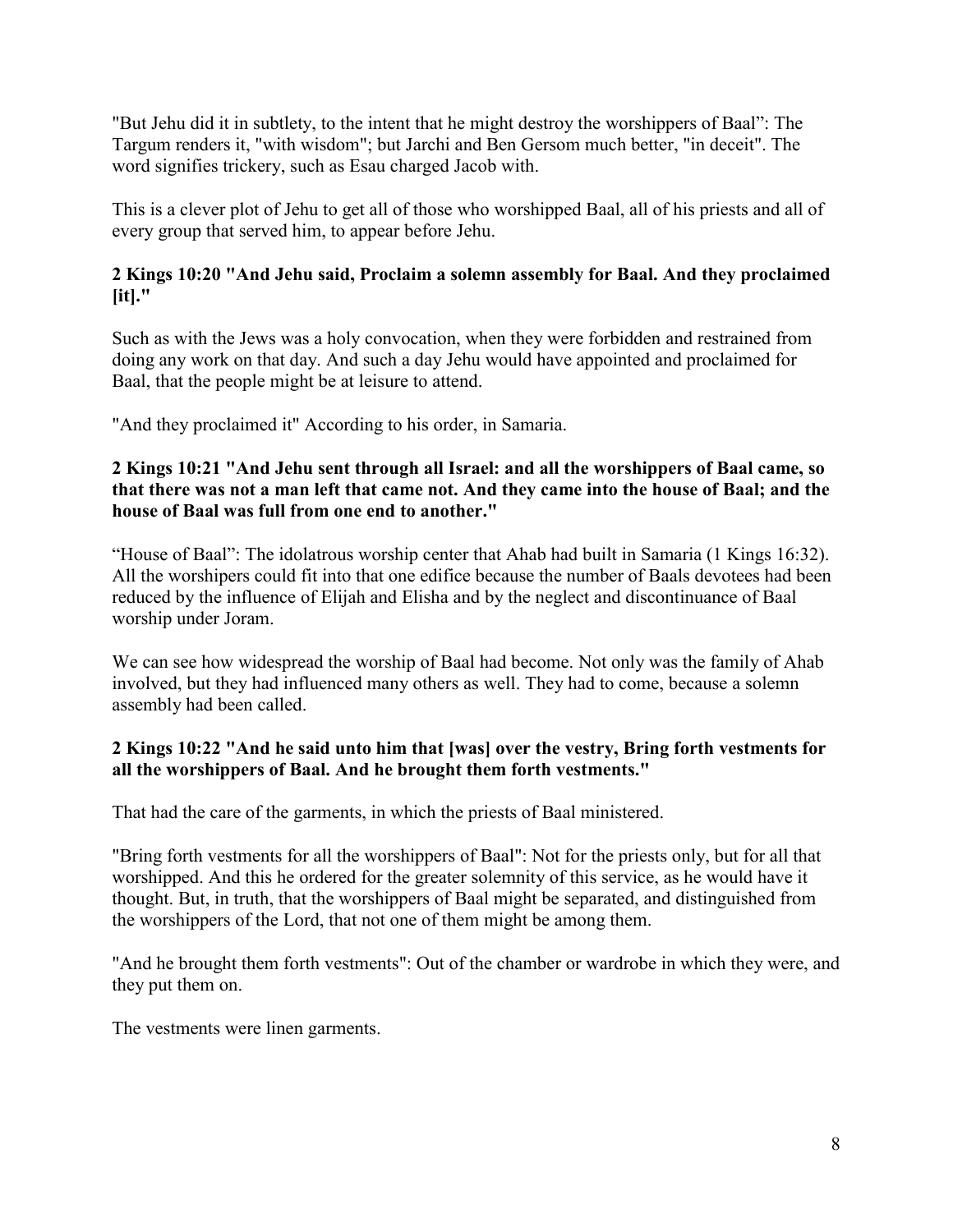# **2 Kings 10:23 "And Jehu went, and Jehonadab the son of Rechab, into the house of Baal, and said unto the worshippers of Baal, Search, and look that there be here with you none of the servants of the LORD, but the worshippers of Baal only."**

Who no doubt was led into the secret, and knew the design of Jehu, or he would not have gone into such an idolatrous place.

"And said unto the worshippers of Baal, search and look, that there be here with you none of the servants of the Lord, but the worshippers of Baal only": Pretending a great regard to the purity of their worship and sacrifices, that they might not be profaned by the company of such who were not worshippers of Baal, but of Jehovah. Whereas his view was to prevent any of the worshippers of God perishing with them, who might out of curiosity go in among them, to behold the manner of their service.

Jehu was making sure, that no worshippers of the True God were in here. The entire congregation was made up of the evil Baal worshippers. Jehu was still pretending to be one of them, so he would be sure to get all of them.

# **2 Kings 10:24 "And when they went in to offer sacrifices and burnt offerings, Jehu appointed fourscore men without, and said, [If] any of the men whom I have brought into your hands escape, [he that letteth him go], his life [shall be] for the life of him."**

To Baal, all things being ready for them.

"Jehu appointed eighty men without": Without the temple of Baal, at the several doors and avenues of it.

"And said, if any of the men whom I have brought into your hands escape, he that letteth him go, his life shall be for the life of him": Should be put to death for it in his stead; the life of a watchman set to guard should go for the life of one that escaped.

Jehu and Jehonadab have gone out, and now, have stationed 80 men to kill every one of the Baal worshippers. If they let one of them go, they will have to pay with their own lives.

Verses 25-26: The "the images" represented Baal's presence. Jehu made the temple of Baal "a draught house" (a latrine), to not only degrade Baalism but to render the site ritually unclean. Baalism had no place in Israelite culture.

**2 Kings 10:25 "And it came to pass, as soon as he had made an end of offering the burnt offering, that Jehu said to the guard and to the captains, Go in, [and] slay them; let none come forth. And they smote them with the edge of the sword; and the guard and the captains cast [them] out, and went to the city of the house of Baal."**

The chief of the priests of Baal, whose office it was to do this service.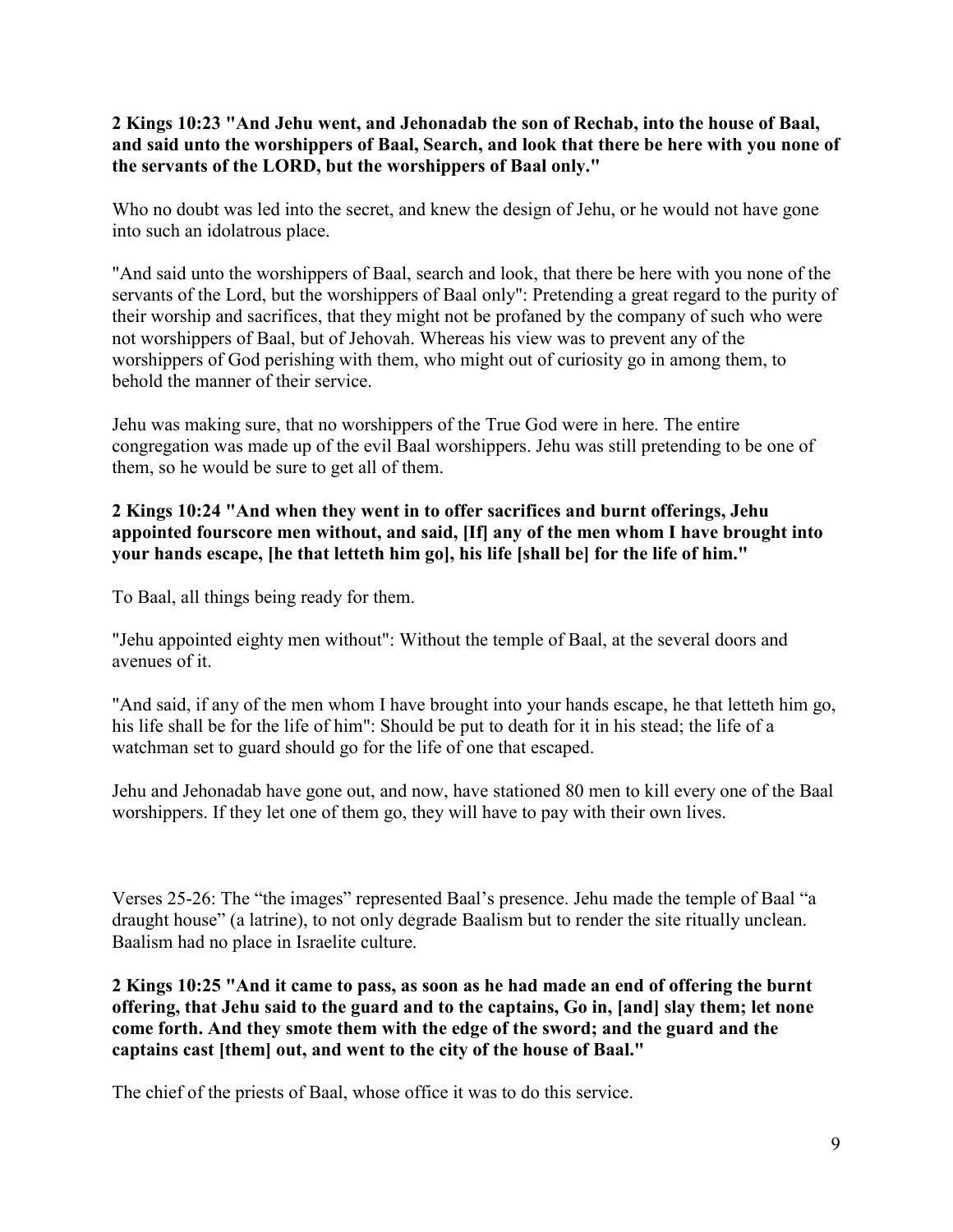"That Jehu said to the guard, and to the captains, go in and slay them, let none come forth": This he said to the eighty men set to guard the temple, and the officers over them. And perhaps they might also have a reinforcement, since such a number seems scarcely sufficient to destroy so many as were here. Though indeed it must be considered they were armed men.

"And they smote them with the edge of the sword": Put them all to death.

"And the guard and the captains cast them out": Those that were slain, as the Targum, their dead bodies. But it can hardly be thought they would be at the trouble of casting them out, when the house was to be pulled down, and made a jakes (a common sewer or dung house), as follows. Rather therefore it should be rendered, "they cast" or "flung themselves" with great force, and in great haste, as Kimchi. And rushed out of the temple, being eager to do as follows.

"And went to the city of the house of Baal": To pull it down; to some city near Samaria where was a temple of Baal. Or rather this may design the buildings about the temple of Baal, in which the priests and their families lived, and were so large that they might be called a city of themselves.

Jehu carried the deceit up to the very last moment. He even sacrificed for them on the altar. He then went out and told his men to come in and kill every person. It appears, that all of the bodies were cast out of the temple, after they had killed every one of them. They went to the house that had been erected for Baal in Samaria.

# **2 Kings 10:26 "And they brought forth the images out of the house of Baal, and burned them."**

"The images": These were wooden idols distinct from the main image "pillar" of Baal (verse 27).

# **2 Kings 10:27 "And they brake down the image of Baal, and brake down the house of Baal, and made it a draught house unto this day."**

"Draught house": Literally "place of dung." This desecration of the site discouraged any rebuilding to the temple of Baal.

Verses 28-31: "Jehu" is commended and rewarded by "the Lord" for his carrying out of God's sentence against "the house of Ahab." However, Jehu's zeal for God was halfhearted at best. Although he stamped out Baalism, he did so more that likely because "Baal" had been so distinctly associated with the previous Third Dynasty. He did not turn the nation back to God, but back to the state religion of Jeroboam I. He himself had no "heart" for "the law of the Lord." Therefore, he is justly condemned by the later prophet Hosea (Hosea 1:4), for having used the command of God to mask his own lust for power. Jehu's willingness to do anything to further his own ends and to sustain himself at any cost is reflected in the Black Obelisk of Shalmaneser III which depicts his submission to the Assyrian king.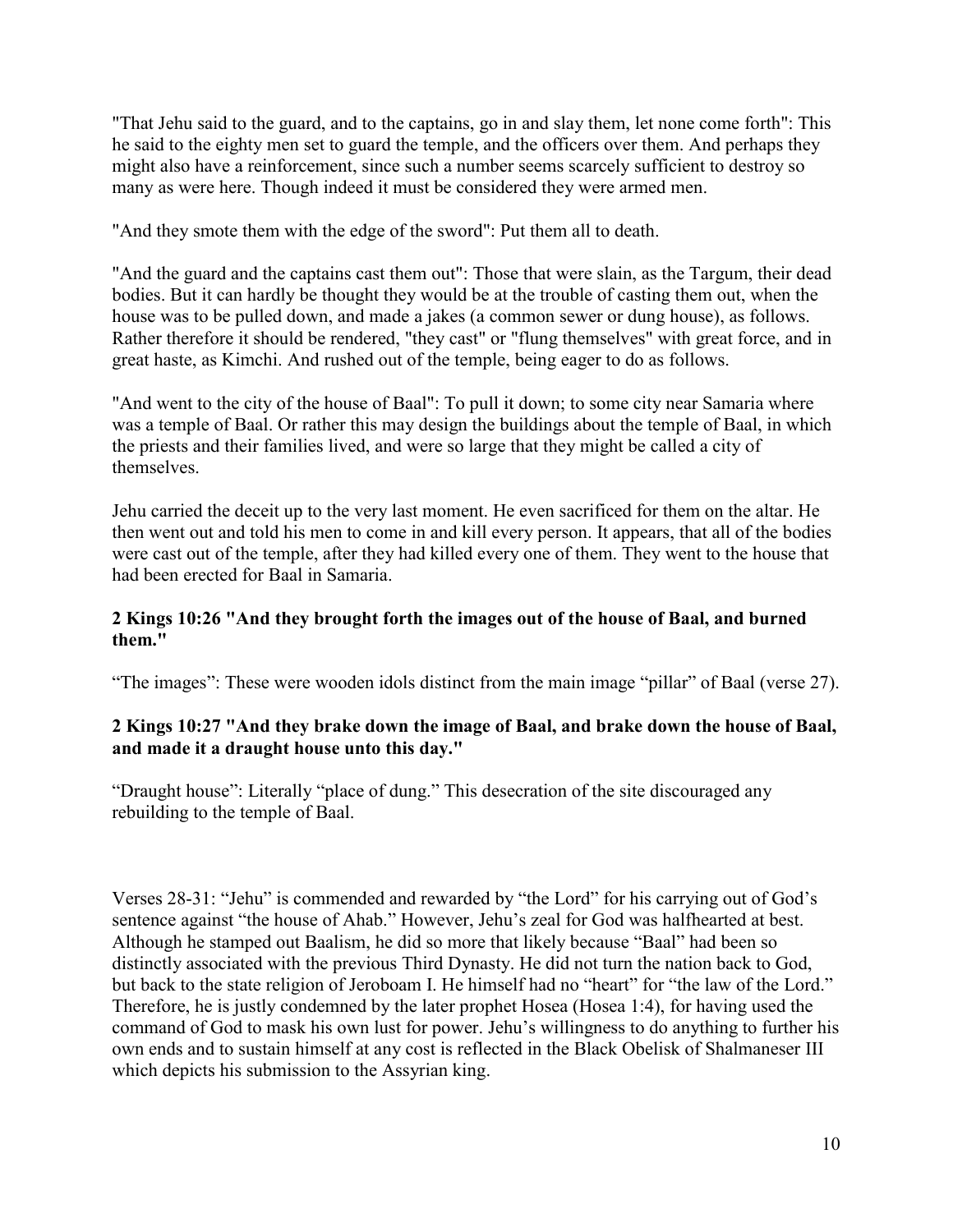# **2 Kings 10:28 "Thus Jehu destroyed Baal out of Israel."**

"Destroyed Baal out of Israel": Jehu rid the northern kingdom of royally sanctioned Baal worship. It was done, however, not from spiritual and godly motives, but because Jehu believed that Baalism was inextricably bound to the dynasty and influence of Ahab. By its extermination, he thought he would kill all the last vestiges of Ahab loyalists and incur the support of those in the land who worshiped the true God. Jonadab didn't know of that motive, so he concurred with what Jehu did.

He not only burned the images of Baal, but he tore the buildings down, that had been dedicated to Baal. They did not move the broken walls of the houses that had been dedicated to Baal. They left them as a reminder of what happened to those who worship false gods. The worship of Baal stopped, and never was revived in Israel.

# **2 Kings 10:29 "Howbeit [from] the sins of Jeroboam the son of Nebat, who made Israel to sin, Jehu departed not from after them, [to wit], the golden calves that [were] in Beth-el, and that [were] in Dan."**

The sins of Jeroboam": However, Jehu did continue to officially sanction other idolatry introduced into the northern kingdom by Jeroboam I (1 Kings 12:28-33).

The golden calves had been set up in two places of worship. They were mingled in with the worship of the LORD. They were put there to keep the people from going to Jerusalem to worship. Jehu allowed this to go on. It was not as bad as the worship of Baal, but was definitely a sin in the sight of the LORD. God had cursed this type of worship from the onset. While Jehu was house cleaning, he should have destroyed the two calves, but he did not. This is the very reason Jeroboam was destroyed.

## **2 Kings 10:30 "And the LORD said unto Jehu, Because thou hast done well in executing [that which is] right in mine eyes, [and] hast done unto the house of Ahab according to all that [was] in mine heart, thy children of the fourth [generation] shall sit on the throne of Israel."**

By a prophet, he not being one himself; and this is generally supposed, by the Jews, to be Jonah the son of Amittai.

"Because thou hast done well in executing that which is right in mine eyes": In rooting out the idolatry of Baal, which was right in the sight of God, and was materially a good work. Though it might not be done from a good principle, nor every step taken in doing it justifiable.

"And hast done unto the house of Ahab according to all that was in mine heart": That he had decreed within himself should be done, and had foretold by his prophets would be done, the doing of which was acceptable and well pleasing to him.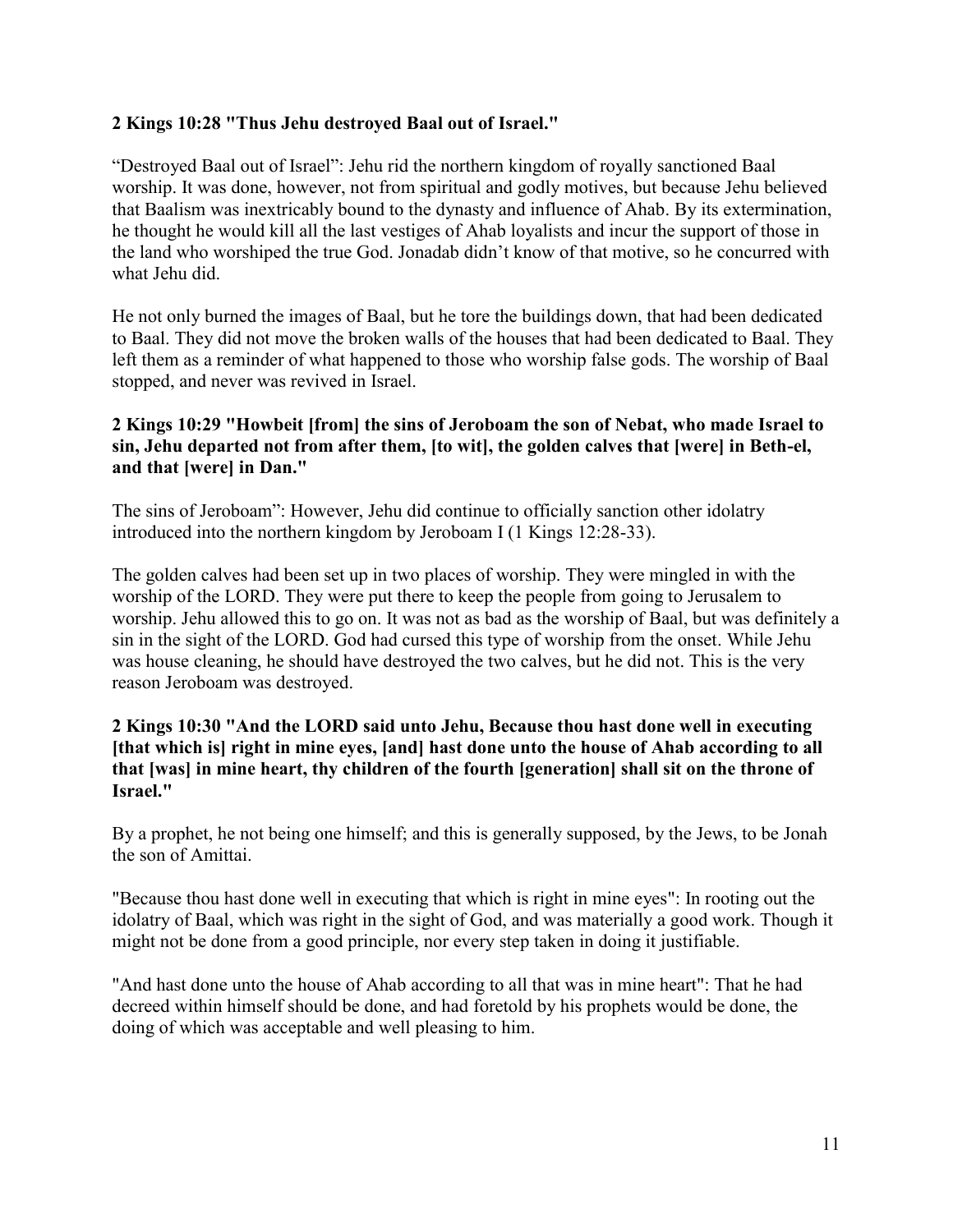"Thy children of the fourth generation shall sit on the throne of Israel": As they did, namely, Jehoahaz, Joash, Jeroboam, and Zachariah, though the last reigned but six months, just enough to fulfil this promise.

Actually, Jehu had done what the young prophet had told him to do. Of course, the young prophet was just conveying a message from the LORD. The LORD was pleased with Jehu getting rid of the Baal worship and worshippers. His reward from God for his actions was a promise that four generations of his would sit on the throne of Israel.

# **2 Kings 10:31 "But Jehu took no heed to walk in the law of the LORD God of Israel with all his heart: for he departed not from the sins of Jeroboam, which made Israel to sin."**

As to his moral conversation, he was not careful that it was according to the law of God, and what he did agreeable to it, it was not sincerely, and from the right principle.

"For he departed not from the sins of Jeroboam, which made Israel to sin": Which he would, if he had had a cordial respect to all the commandments of the law.

The blessings of God are promised to those who keep His commandments. Jehu had performed well, a job that the LORD had given him to do. He stopped, as if he had won the prize. He did not live the life that he had started. He fell into the sins of Jeroboam. The calf worship was something that was an abomination to the LORD.

Verses 32-36: Jehu's reign was tumultuous. He came to power through conspiracy and murder and his legacy was bloody. Though he had been anointed by God and torn down the pillars of Baal, he did not completely walk in God's ways, so the Lord "cut Israel short" and parts were given to Hazael.

# **2 Kings 10:32 "In those days the LORD began to cut Israel short: and Hazael smote them in all the coasts of Israel;"**

The year 841 B.C. was a pivotal point in history. Since both Joram of the northern kingdom and Ahaziah of the southern kingdom had been killed, there was a change of rulership in both kingdoms. Jehu began a new (fourth) dynasty in "Israel" that was to span four generations. Athaliah usurped the throne of Judah and held it for seven years (chapter 11). Shalmaneser III managed at last to break the back of the Syro-Israelite coalition in the same year. However, increasing pressures in the east kept him closer to home after this, and so "Hazael" began a severe and extensive affliction of Israel. It was to last all the days of Jehu and his son Jehoahaz (841-798 B.C.; compare 13:1-3).

The LORD would not bless them in battle, because of their unfaithfulness to Him in the calf worship. They had no special favors from the LORD. Hazael was from Syria. He was a continuous threat to Israel.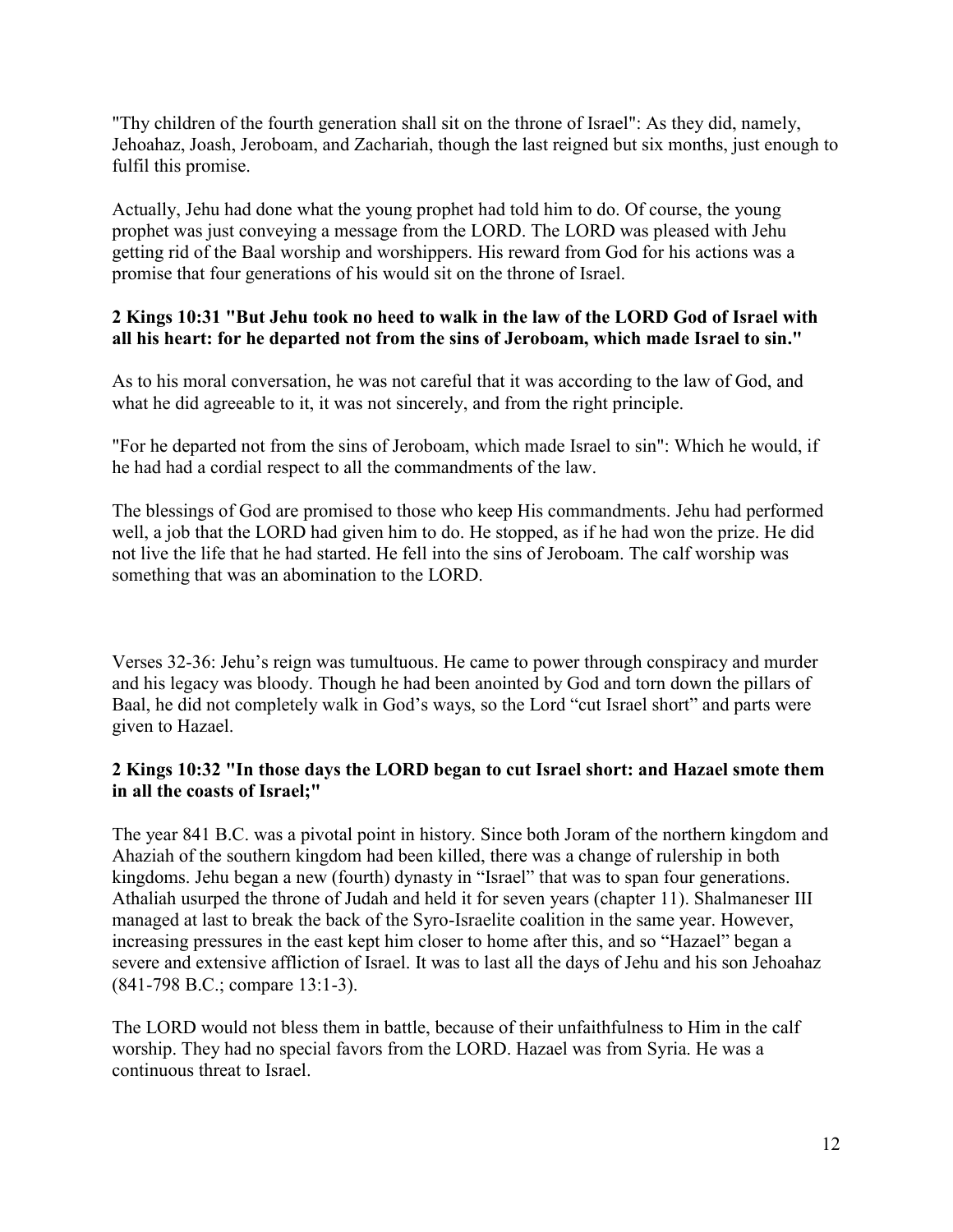## **2 Kings 10:33 "From Jordan eastward, all the land of Gilead, the Gadites, and the Reubenites, and the Manassites, from Aroer, which [is] by the river Arnon, even Gilead and Bashan."**

"From Jordan eastward": Because Jehu failed to keep the Lord's law wholeheartedly (verse 31), the Lord punished him by giving Israel's land east of the Jordan River to Syria. This lost region was the homeland of the tribes of Gad, Reuben, and half of Manasseh (Num. 32:1-42).

This is telling of some of the places, where Israel was attacked and did not fare well.

# **2 Kings 10:34 "Now the rest of the acts of Jehu, and all that he did, and all his might, [are] they not written in the book of the chronicles of the kings of Israel?"**

Of the preceding kings from the times of Jeroboam, in which their several acts were recorded, and his also.

This is that same book of records that is mentioned so much, here in the book of Kings.

#### **2 Kings 10:35 "And Jehu slept with his fathers: and they buried him in Samaria. And Jehoahaz his son reigned in his stead."**

Died as they did.

"And they buried him in Samaria": Where Omri and Ahab, his predecessors, were buried (1 Kings 16:28).

"And Jehoahaz his son reigned in his stead": Who reigned seventeen years (2 Kings 13:1).

Jehu was buried in the capital of Samaria. "Jehoahaz" means Jehovah has laid hold of. He would be an evil king, like his father.

# **2 Kings 10:36 "And the time that Jehu reigned over Israel in Samaria [was] twenty and eight years."**

"Twenty and eight years": 841-814 B.C.

Jehu's reign of 28 years had been full of bloodshed. He pleased God in the destruction of Baal worship, but he did not follow the commandments of God.

# **2 Kings Chapter 10 Questions**

- 1. How many sons of Ahab were in Samaria?
- 2. What was the capital city of Israel?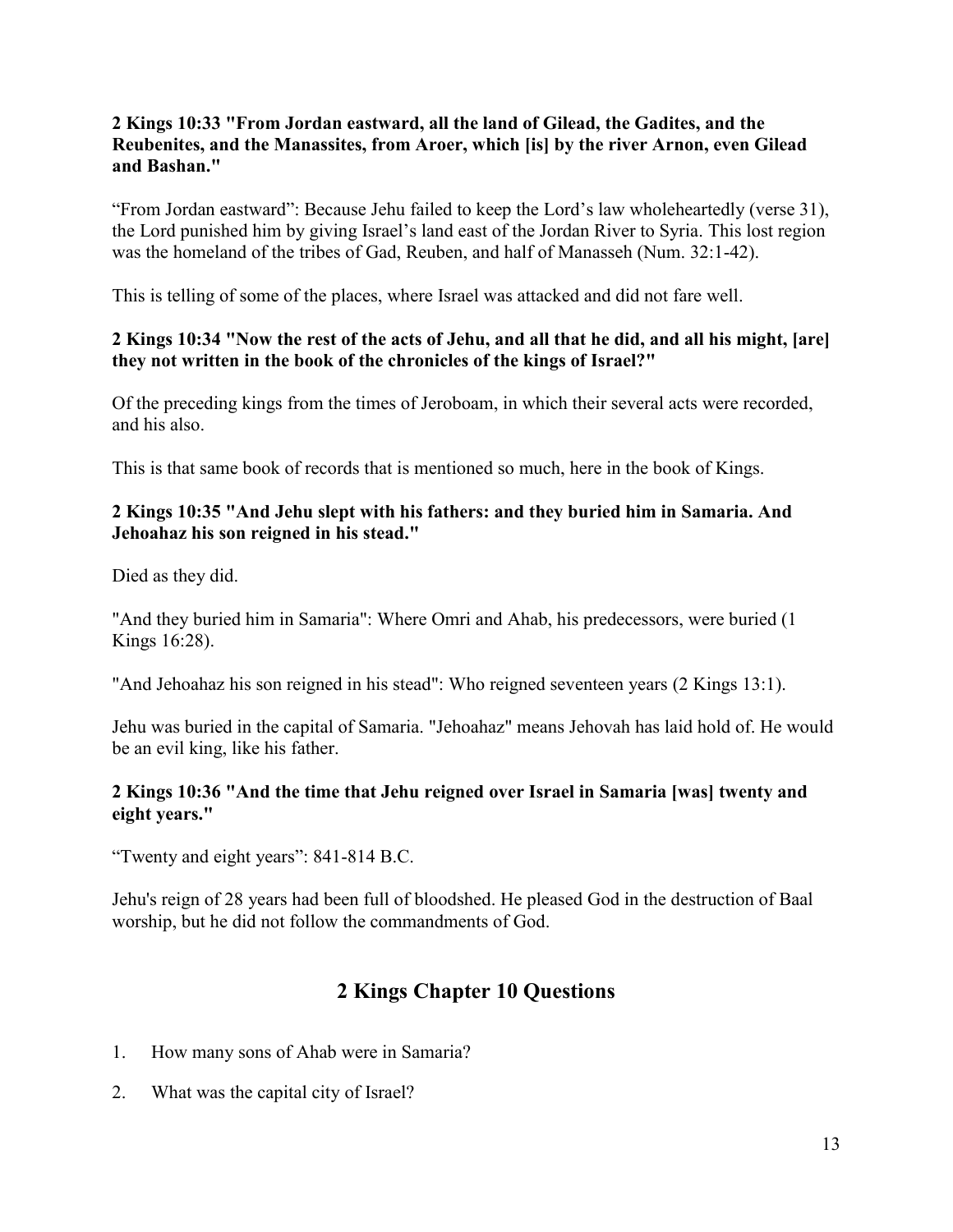- 3. What was Jezreel?
- 4. In verse 2, Jehu encouraged them to do what?
- 5. Who did he suggest they put on the throne?
- 6. Why were they so afraid of Jehu?
- 7. What message did they send back to Jehu?
- 8. Who are they willing to be king?
- 9. What did Jehu tell the leaders to do, if they were truly on his side?
- 10. They put the heads in  $\blacksquare$
- 11. What did Jehu do with their heads?
- 12. Who were killed, that were associated with Ahab?
- 13. Who were the priests mentioned in verse 11?
- 14. Who were the 42 Jehu met at the shearing house?
- 15. What happened to them?
- 16. Why were they killed?
- 17. Who was Jehonadab?
- 18. What was peculiar about the people of Rechab?
- 19. When Jehu found him to be a friend, what did he do?
- 20. Jehu told him to come with him, and see his for the LORD.
- 21. Who had the LORD told to prophesy the destruction of Ahab's descendants?
- 22. What lie did Jehu tell the people of Israel?
- 23. Why did he do it?
- 24. How did Jehu plot to get all of the Baal worshippers in one place?
- 25. What were the vestments?
- 26. Who did Jehu have kill the Baal worshippers?
- 27. What did he do, after he killed all of the Baal worshippers?